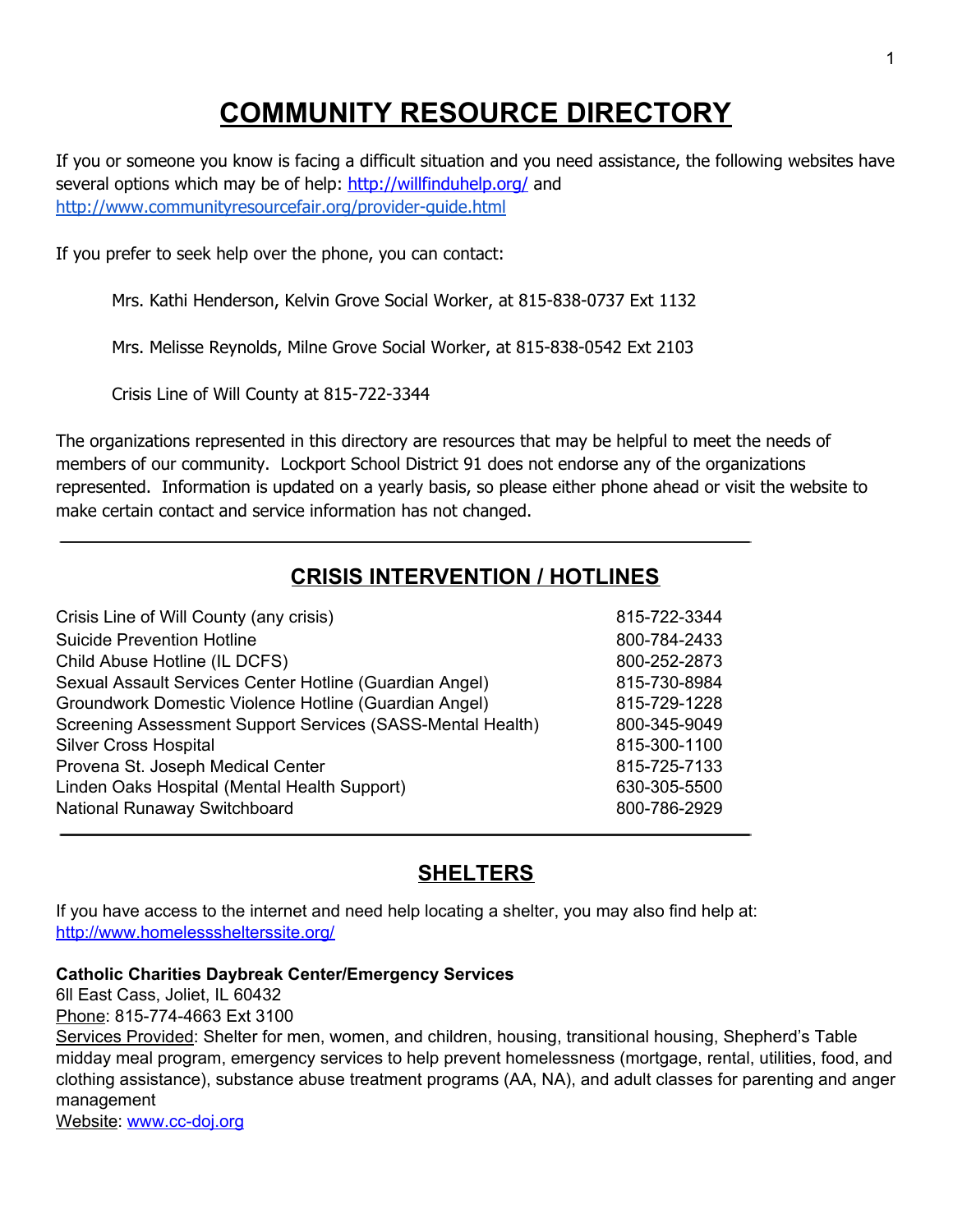#### **Groundwork, Guardian Angel Community Services**

1550 Plainfield Road, Joliet, IL 60435 Phone: 815-729-1228 Services Provided: 24 hour confidential domestic violence hotline, emergency shelter, individual and group counseling, legal advocacy, medical advocacy, education and violence prevention training, Hispanic outreach program

Website: [www.guardianangelhome.org](http://www.guardianangelhome.org/)

#### **Lamb's Fold Center for Women and Children**

81 N. Ottawa Street, Joliet, IL 60432 Phone: 815-723-5262 Services Provided: Lamb's Fold Center for Women and Children serves homeless and abused women and children by providing them with community-based supportive housing, personalized recovery services, and assisting them to achieve self sufficiency. Website: [http://lambsfold.org](http://lambsfold.org/)

#### **Morning Star Mission Ministries, Inc**

350 East Washington Street, Joliet, IL 60433 Phone: 815-722-5780 Services Provided: Food, shelter, counseling, clothing, seasonal programs and recovery programs Website: [www.morningstarmission.org](http://www.morningstarmission.org/)

# **FOOD**

[SNAP](http://www.dhs.state.il.us/page.aspx?item=30357) (Supplemental Nutrition Assistance Program) [TANF](http://www.dhs.state.il.us/page.aspx?item=30358) (Temporary Assistance for Needy Families

For a complete listing of food pantries in Illinois, you can go to: <http://www.foodpantries.org/st/illinois>

#### **Angel Food Ministries**

2437 Plainfield Rd, Joliet, IL 60435 Phone: 815-740-1108 Contact Person: Pam Bielema Services Provided: Provides low cost groceries to all individuals/families. No income requirements. Website: <http://www.americantowns.com/il/joliet/organization/angel-food-ministries-host-site>

#### **Christ Temple Church of Apostolic Faith**

212 Richards Street, Joliet, IL Phone: (815) 722-3505 Services Provided: CTC Hope Food Pantry is open every 1<sup>st</sup> and 3<sup>rd</sup> Monday from 4:00pm – 6:00pm. The pantry operates on a first come-first served basis. All that is needed is a picture ID to obtain food. Website: <http://ctcjoliet.sharepoint.com/Pages/CTCFoodPantry.aspx>

**Daybreak (Shepherd's Table)** 611 E. Cass Street, Joliet, IL 60432 Phone: 815-774-4663 Services: Pantry and Soup Kitchen Hours: Pantry M-F 8:30-4:30 (Serving Times: Everyday 11:00am-11:00pm)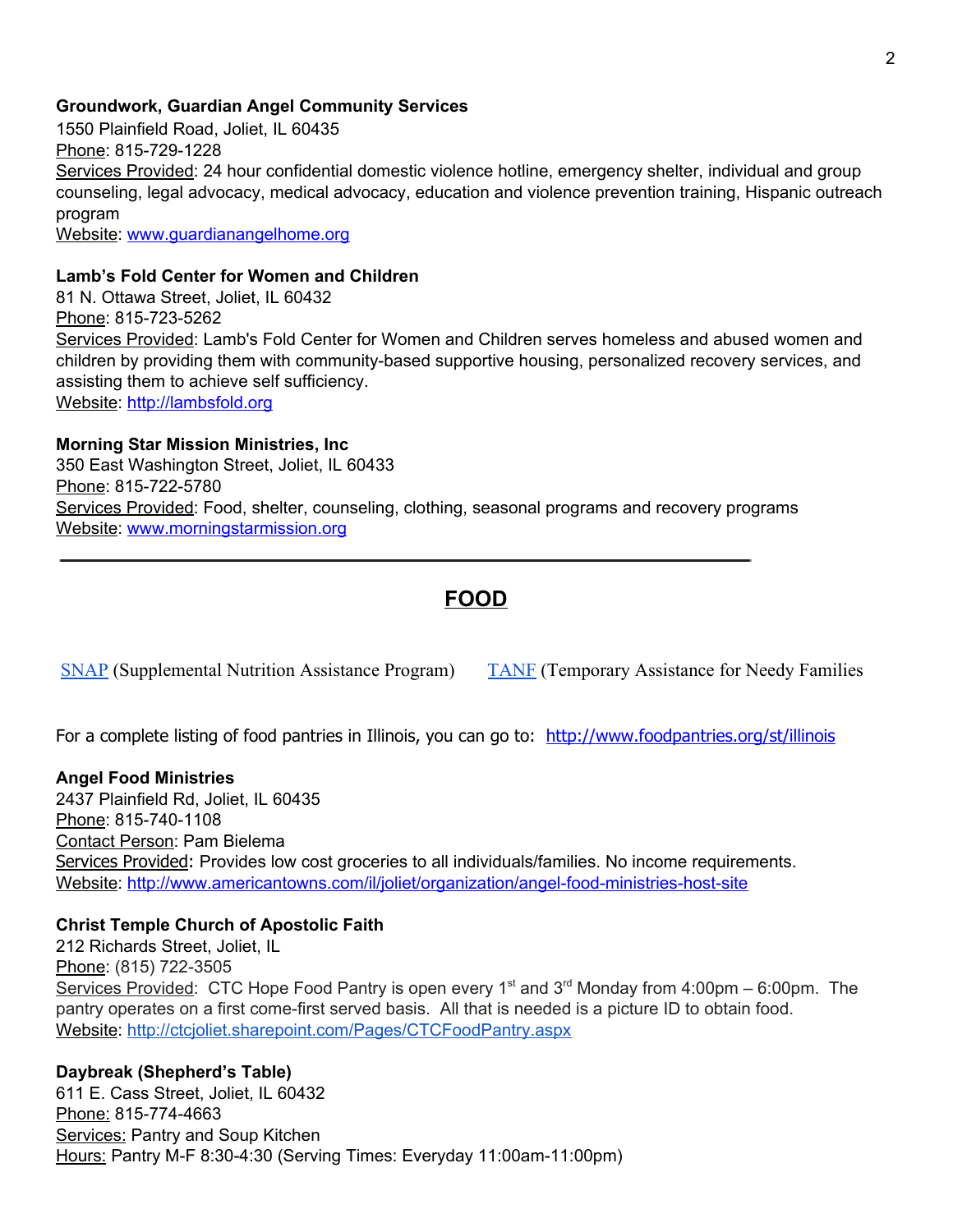#### **FISH of Lockport**

1463 S. Farrell Rd. Lockport, IL 60441 Phone: 815-588-3543 Services Provided: The Lockport/Homer FISH Food Pantry is a non-profit, non denominational Christian organization, organized and operated solely by volunteers to minister to the hungry within Lockport and Homer Townships of Illinois. Requirements: 2 pieces of proof address Hours: Monday, Wednesday, Friday (8:30-11:30am) Website: <http://lockportfoodpantry.org/>

#### **Family Outreach Program**

1701 N Larkin Ave (Distribution Site) 2223 Plainfield Rd (Ship To) Crest Hill, IL 60403 (Back parking lot of HIllcrest Shopping Center) Phone: 815-730-9567 Services Provided: Food Pantry Requirements: Photo ID Hours: Thursday 7:30am-9:30am Weekly Website: <http://www.familyoutreachprogram.org/food-pantry.php>

#### **Fairmont Food Pantry**

525 Barry Ave, Lockport, IL 60441 Phone: 815-723-3577 Services Provided: Food Pantry Requirements: Must show one proof of address for Lockport or Crest Hill Hours: Thursday 9:00am-11:00am

#### **First Baptist Church**

800 Thornton, Lockport, IL 60441 Phone: 815-838-4004 Services Provided: Pantry Hours: Sunday 12:00pm-1:00pm and Wednesday 5:30pm-7:30pm Requirements: Must be a resident of Will County. First guests must show 2 proofs of residency with one being a photo ID.

#### **Forest Park Community Center**

1017 Woodruff Road Joliet, IL 60432 Phone: 815-727-7898 Services Provided: Food Pantry Hours: Tues - Thurs and every 3rd Monday 9:00am-5:00pm Requirements: None. First come, first serve.

#### **Lift Him Up Ministries Inc**

311 N Ottawa Joliet, IL 60434 Services: Food Pantry Phone: 815-722-3812 Requirements: Photo ID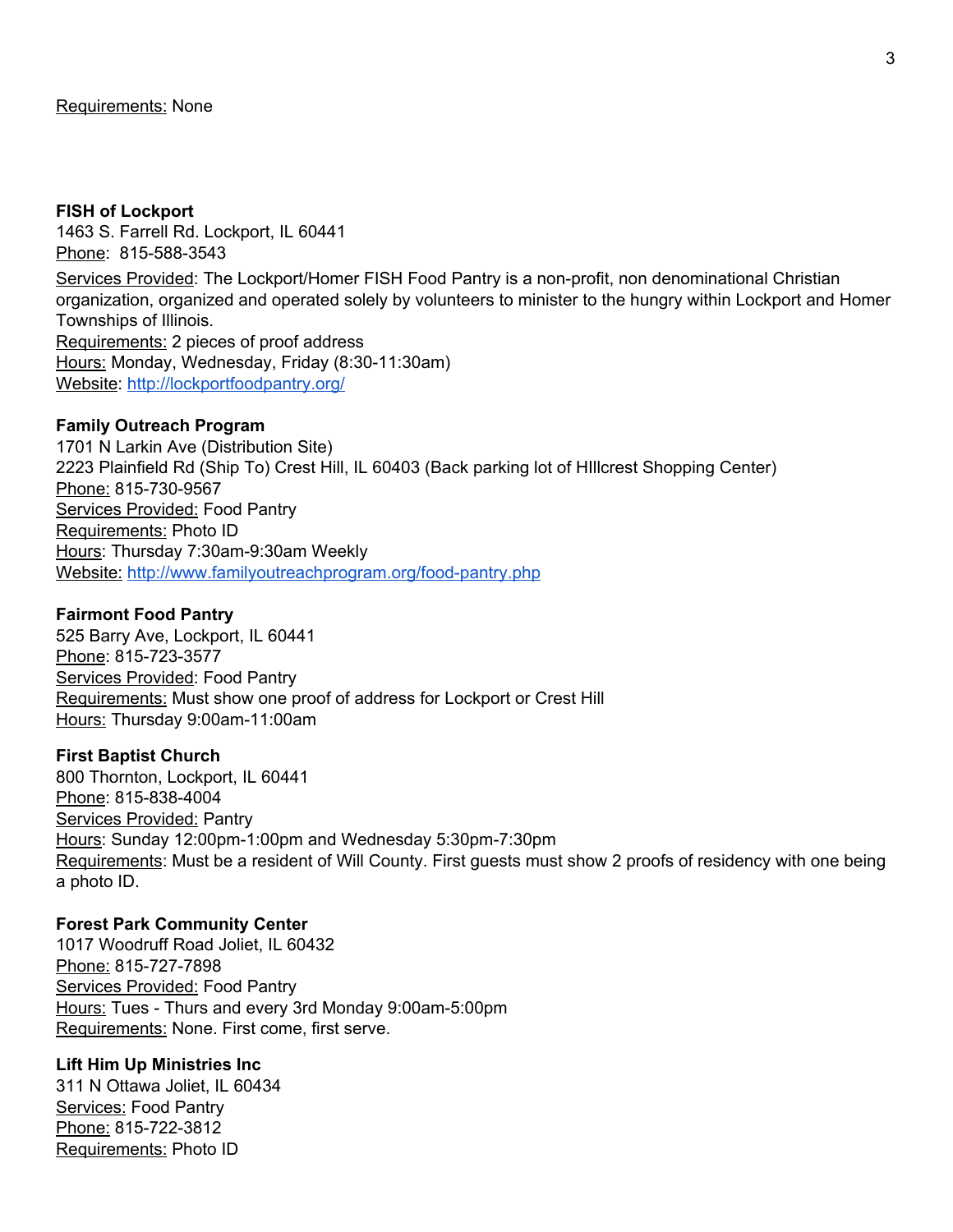#### Hours: Tuesday - Friday 10:00am-2:00pm 3rd weeks of the month

#### **Morning Star Mission**

350 E Washington St., Joliet, IL 60433 Services Provided: Soup Kitchen Phone: 815-722-5780 Hours: Monday - Saturday Breakfast (6-8am) Lunch (11am-1pm) Dinner (4pm-6pm) Requirements: None Website: [www.morningstarmission.org](http://www.morningstarmission.org/)

#### **Plainfield Area Interfaith**

22525 W Lockport St. Plainfield, IL 60544 Phone: 815-439-8394 Services Provided: Food Pantry Hours: Tuesday 8:00am-1:00am Monthly every 3 weeks, Saturday 9:00am-11:00am Weekly Requirements: Must register in person or over the phone

#### **Power Connection**

999 Remington Blvd. Suite F Bolingbrook, IL 60440 Phone: 630-679-6899 Services Provided: Food Pantry (Weekly Extension Food Connection and Large Food Connection) Requirements: Illinois ID. (\$10 donation for weekly pantry or \$20 donation for large pantry) Hours: *Weekly Food Pantry:* Open Monday (except 2nd & 4th Monday), Tuesday and Thursday from 10:00am - 12pm, and Thursday from 4pm-7pm. Large Food Pantry: (Up to \$250 worth of groceries) Open the 2<sup>nd</sup> and 4<sup>th</sup> Mondays of the month from 1:00pm – 6:45pm.

Website: http://www.thepowerconnection.org/food-clothing-pantries

#### **St. John Lutheran Church**

2650 Plainfield Rd., Joliet, IL 60435 Phone: 815-439-2320 Services Provided: Food Pantry Requirements: One pick-up every 30 days. One form of ID requested, but not required. Hours: Monday, Wednesday, Thursday 1:00pm Website: <http://www.stjohnfood.org/mobile-food-pantry>

#### **The Women, Infants and Children (WIC) Supplemental Nutrition Program**

Will County Health Department, Main Office, 501 Ella Avenue, Joliet, IL 60433 Phone: (815)727-8524 Services Provided: Food packages and nutritional counseling for Will County applicants who meet income requirements Website:

[http://www.willcountyhealth.org/ChildrenandFamilies/FamilyHealthServices/FHSD/TabId/141/PID/594/Category](http://www.willcountyhealth.org/ChildrenandFamilies/FamilyHealthServices/FHSD/TabId/141/PID/594/CategoryID/114/Default.aspx?CategoryName=Women,ChildrenandInfantsNutritionWIC) [ID/114/Default.aspx?CategoryName=Women,ChildrenandInfantsNutritionWIC](http://www.willcountyhealth.org/ChildrenandFamilies/FamilyHealthServices/FHSD/TabId/141/PID/594/CategoryID/114/Default.aspx?CategoryName=Women,ChildrenandInfantsNutritionWIC)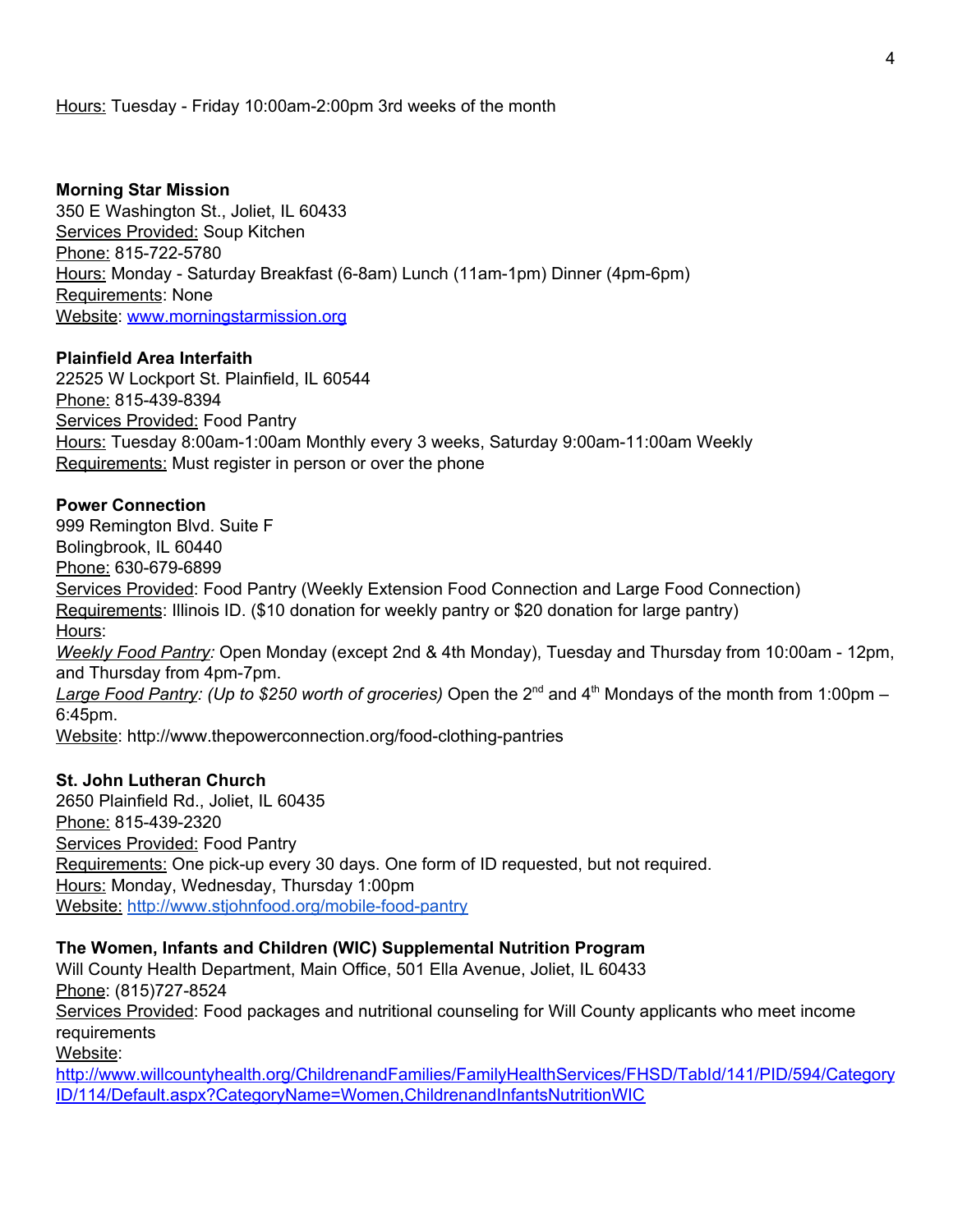# **FINANCIAL/HOUSING SERVICES**

### **Catholic Charities Daybreak Center/Emergency Services**

6ll East Cass, Joliet, IL 60432 Phone: 815-774-4663 Ext 3100 Services Provided: Shelter for men, women, and children, housing, transitional housing, Shepherd's Table midday meal program, emergency services to help prevent homelessness (mortgage, rental, utilities, food, and clothing assistance), substance abuse treatment programs (AA, NA), and adult classes for parenting and anger

management

Website: [www.cc-doj.org](http://www.cc-doj.org/)

# **Will County Center for Community Concerns**

304 North Scott Street, Joliet, IL 60430 Phone: 815-722-0722 Services Provided: Administer LiHeap, weatherization program, homeless services, HUD certified counseling agency Website: [www.wcccc.net](http://www.wcccc.net/)

# **Lockport Township**

Phone: 815-838-4161 Services Provided: Administer Financial Assistance and Emergency Assistance Programs for those in need in our community. Qualified applicants can receive assistance for rent, mortgage payments, utility bills, food, and other services.

Website: [www.lockporttownship.com](http://www.lockporttownship.com/)

# **Lockport Resource Center and Thrift Store**

944 N. State Street, Lockport, IL 60441

Phone: 815-838-9615

Services Provided: Clothing is available through the Thrift Shop; help with rent, utilities, prescriptions, or other emergency relief available through the Emergency Relief Loan Program; scholarships are available from GED through PhD for persons seeking to better themselves through the Scholarship Program. Thrift Store Hours: Tuesday, Wednesday, and Friday: 10am-4pm, Thursday: 12pm-6pm, Saturday: 10am-2pm. Website: [www.lockportresource.org](http://www.lockportresource.org/)

# **Illinois Attorney General – Lisa Madigan**

Phone: 888-966-7757 Services Provided: Legal help for families facing foreclosure and or eviction Website: <http://www.illinoisattorneygeneral.gov/index.html>

# **Housing Authority of Joliet**

6 S Broadway St, Joliet, IL 60436 Phone: 815-727-0611 Services Provided: Providing affordable housing services to the people of the City of Joliet and the surrounding communities of Will County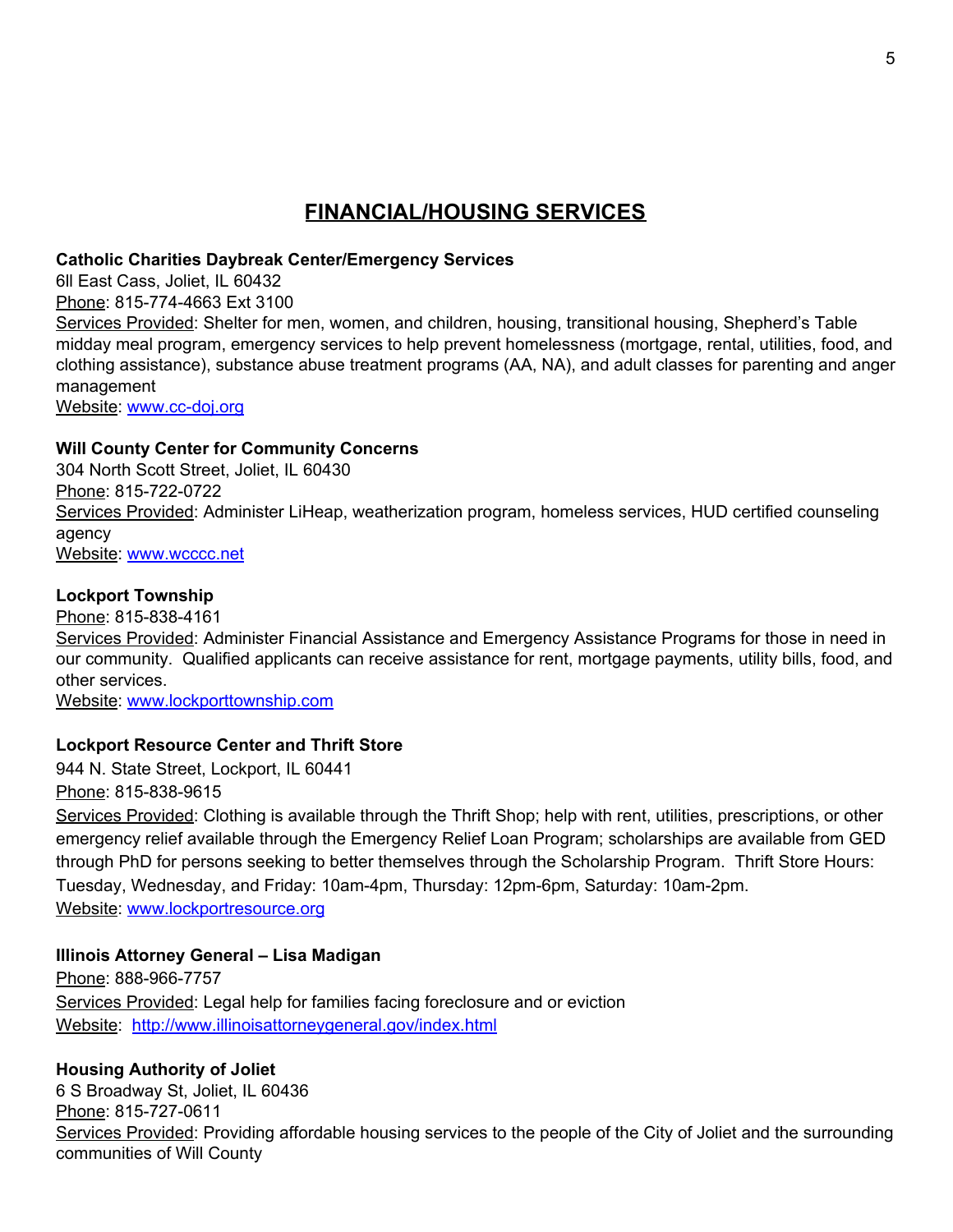# **Supplemental Security Income (SSI) Social Security Administration** 552 Houbolt Rd, Joliet, IL 60431 Phone: 866-783-7302 or 800-772-1213 Services Provided: SSI makes monthly payments to qualifying parents who have low income, few resources, and are parent/guardian of a child with a disability. Website: [www.socialsecurity.gov](http://www.socialsecurity.gov/)

# **MEDICAL**

#### **All Kids**

Phone: All Kids Hotline 1-866-ALL-KIDS (1-866-255-5437)

# TTY: 1-877-204-1012

Services Provided- Offers many Illinois children comprehensive healthcare that includes doctors visits, hospital stays, prescription drugs, vision care, dental care and medical devices like eyeglasses and asthma inhalers. Some families pay monthly premiums for the coverage, but rates for middle-income families are significantly lower than they are on the private market.

#### **Medicaid/Application for Benefits Eligibility (ABE)**

Phone: 1-800-843-6154 Services Provided- Healthcare coverage, SNAP, cash assistance, and/or Medicare savings program. Website: <https://abe.illinois.gov/abe>

#### **Will-Grundy Medical Center**

213 East Cass Street, Joliet, Illinois 60432

#### Phone: 815-726-3377

Services Provided: Provides free medical and dental care to adults who have no health insurance or medical care entitlements and meet prescribed income guidelines. Care is provided by physicians, dentists and other professionals who volunteer their time and expertise to the Clinic.

#### **Adventist Bolingbrook Hospital**

500 Remington Boulevard, Bolingbrook, IL 60440 Phone: 630-312-5000 Services Provided: Emergency Department, Full service hospital, Chronic Disease Management Center Website: [www.keepingyouwell.com](http://www.keepingyouwell.com/)

#### **Silver Cross Hospital**

1900 Silver Cross Boulevard, New Lenox, IL 60451 Phone: 815-300-1100 Services Provided: Substance Abuse Programs & General Hospital Services Website: [www.silvercross.org](http://www.silvercross.org/)

#### **Will County Community Health Center**

1106 Neal Avenue, Joliet, IL 60433 Phone: 815-727-8670 Services Provided: Immunization clinics. Bilingual Services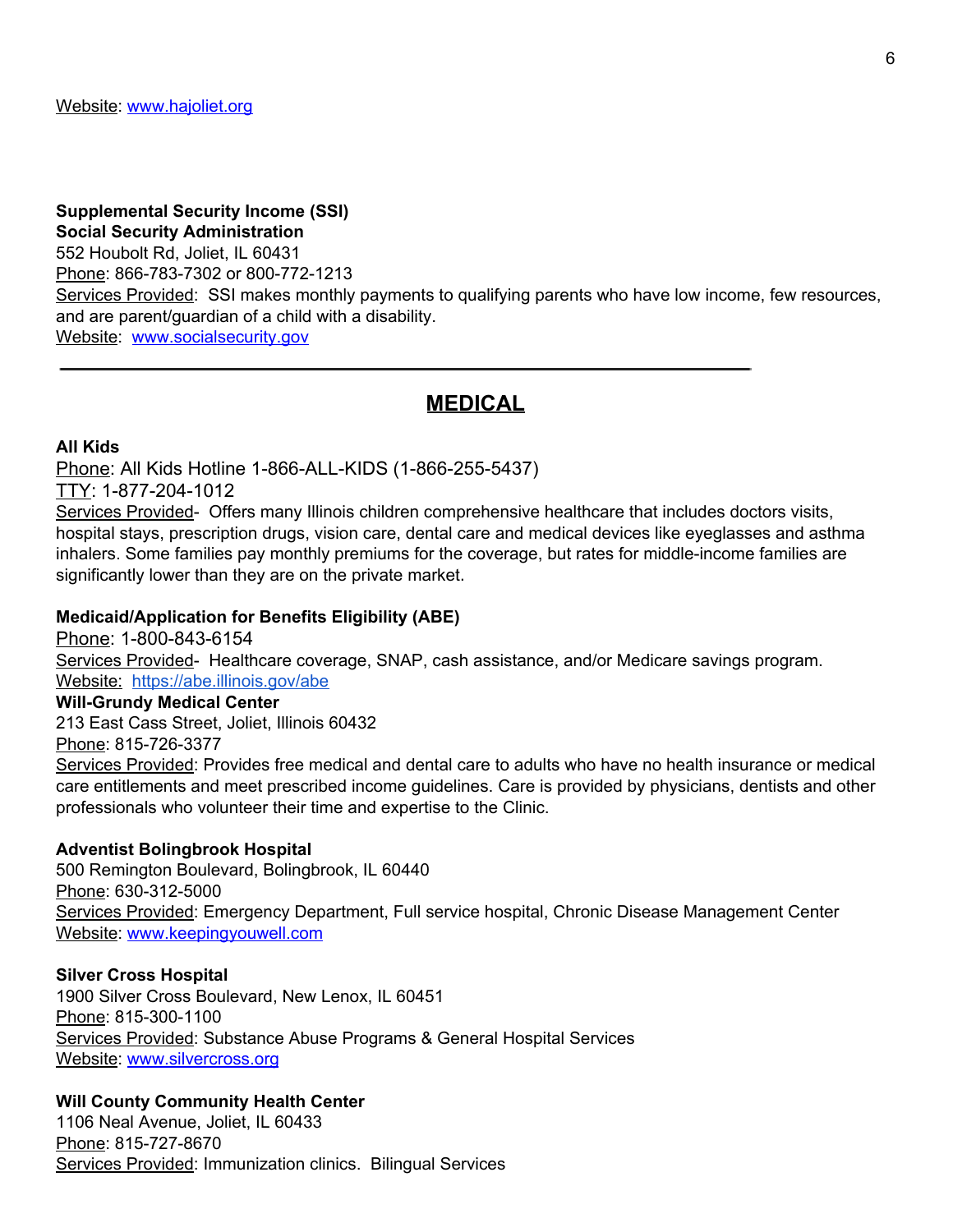Fee for Services: Medicare/Medicaid Website: [www.willcountyhealth.org](http://www.willcountyhealth.org/)

#### **Will County Health Department - Bolingbrook Branch**

323 Quadrangle Drive, Bolingbrook, IL 60440 Phone: 630-679-7000 Services Provided: Health care, mental health services. Bilingual Services Fee for Services: Sliding scale Website: [www.willcountyhealth.org](http://www.willcountyhealth.org/)

### **Lockport Resource Center and Thrift Store**

944 N. State Street, Lockport, IL 60441 Phone: 815-838-9615

Services Provided: Clothing is available through the Thrift Shop; help with rent, utilities, prescriptions, or other emergency relief available through the Emergency Relief Loan Program; scholarships are available from GED through PhD for persons seeking to better themselves through the Scholarship Program. Thrift Store Hours: Tuesday, Wednesday, and Friday: 10am-4pm, Thursday: 12pm-6pm, Saturday: 10am-2pm. Website: [www.lockportresource.org](http://www.lockportresource.org/)

#### **Will County Health Department - Childhood Lead Program**

501 Ella Avenue, Joliet, IL 60433 Phone: 815-727-8830 Services Provided: Lead screenings for children age six and under in conjunction with the Illinois Department of Public Health to provide education, home inspections, and case management for children found to have elevated blood lead levels. Bilingual Services Fee for Services: Free lead screenings for children 6 and under Website: [www.willcountyhealth.org](http://www.willcountyhealth.org/)

#### **University of St. Francis Wellness Center**

311 N. Ottawa Street, Joliet, IL Phone: 815-774-9037 Services Provided: Provides breast exams, women's health counseling, asthma screenings, immunizations, flu shots, parenting education, exercise classes, grief, diet and nutrition counseling, mental health counseling, episodic illness care, school and sports physicals, chronic disease management, well baby and well child examinations. Provides mental health screenings and assessments, psychotherapy, psychiatric evaluations and assessments, prescriptive services, consultation and medication monitoring services; a social worker offers a full array of social services. Website: <http://www.stfrancis.edu/content/newimages/conah/dnp/edge-runner-usfhwc.pdf>

#### **Linden Oaks at Edward**

801 South Washington, Naperville, IL 60540

Phone: 630-305-5500

Services Provided: Linden Oaks at Edward offers Inpatient, Outpatient and Intensive Outpatient (IOP) services in the Chicago area. Programs include: Eating disorders, compulsive overeating, Chemical Dependency & Anxiety, Aspergers, (Adolescent & Adult), Self-Injury and Geriatrics. A team of twelve psychiatrists-Linden Oaks Medical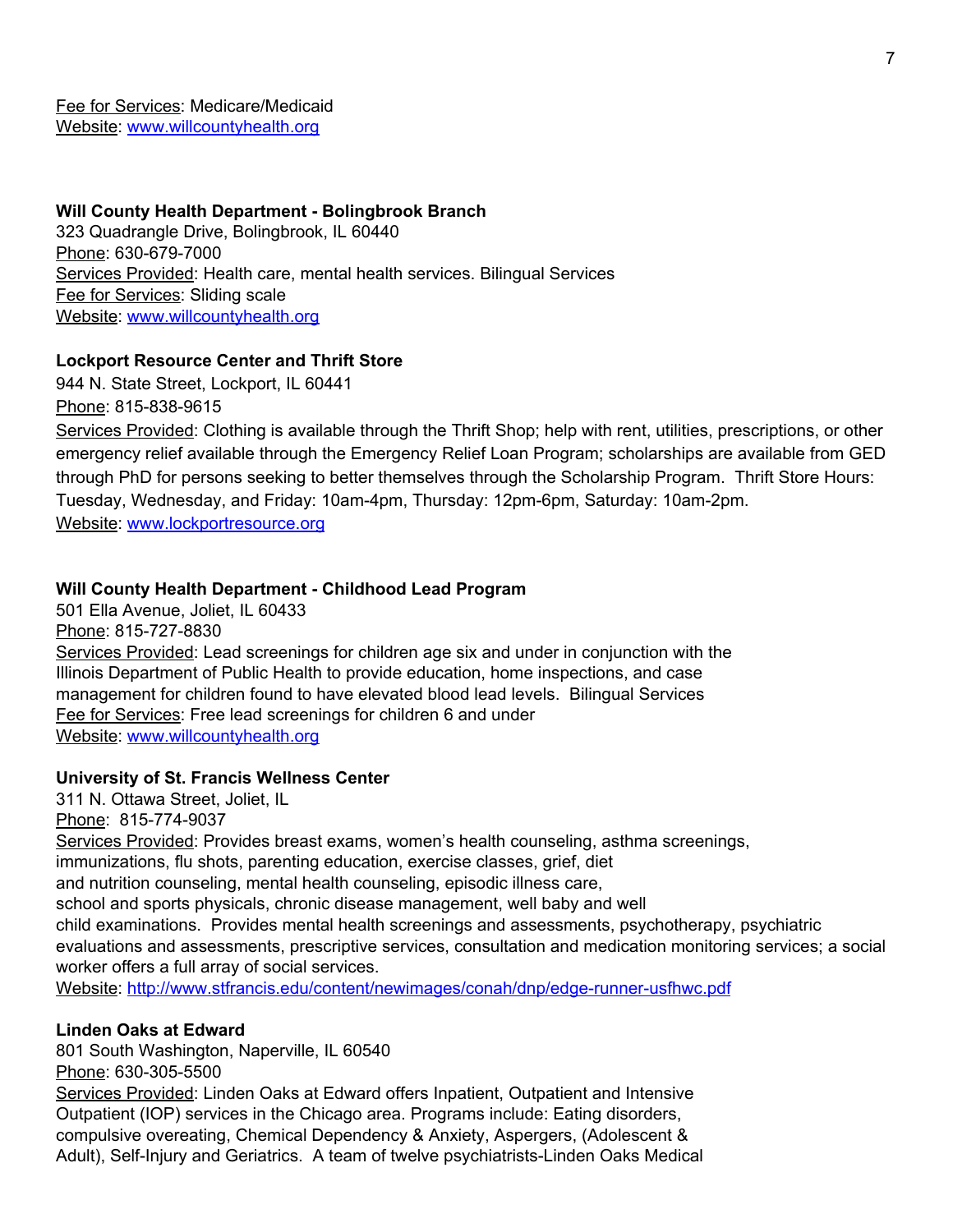Group (LOMG) provide services in Naperville, Plainfield, St. Charles, and Woodridge. Free Level of Care Assessments available 24 hours a day, 7 days a week. Translation Services provided as needed Website: [www.edward.org](http://www.edward.org/)

#### **Provena Saint Joseph Medical Center**

333 North Madison Street Joliet, IL 60435 Phone: 815-725-7133 Services Provided: Group, Individual, and Family Therapy ages 13-18, Inpatient, Outpatient, and Partial Hospitalization Programs, Self-Injury, Depression, Substance Abuse, Mental/Behavioral Health Programs, and Inpatient Adult Mental Health. Bilingual Services Website: [www.provena.org/stjoes](http://www.provena.org/stjoes)

#### **Provena Saint Joseph Medical Center Fit Kids**

333 North Madison Street Joliet, IL 60435 Phone: 815-725-7133 Ext 4496 Services Provided: Weight Management Programs broken down into three different groups for children ages 5-7, 8-12, and 13-17 years. Focus on medically oriented program with nutrition, lifestyle/behavioral changes, and physical fitness which incorporates three disciplines including a nutritionist, social worker, and exercise specialist

Website: [www.provena.org](http://www.provena.org/)

#### **Restoring the Spirit**

211 North Hammes Ave, Suite 1A Joliet, IL 60435-8113 Phone: 815-290-0902

Services Provided: *Behavioral Health Assessments & Treatment Planning:* The assessments process helps evaluate an individual's strengths, supports, goals and needs as well as begins to identify and diagnose behavioral, emotional and substance abuse problems in order to shape the services and treatment received. *Individual /Family /Group Counseling:* For children, adolescents and adults who have suffered trauma or are struggling with emotional, behavioral and/or substance abuse problems. Website: http://www.restoringthespirit.com/

#### **Bolingbrook Christian Health Center**

151 E Briarcliff Road, Bolingbrook, IL 60440

Phone: 630- 783-2832

Services Provided: Medical exams, therapeutic counseling, optometry, chiropractic services, and some lab work. These services are only for families that do not have health insurance and/or have few financial resources.

## Contact Person: Sue Davis

Website: [http://bolingbrookchristianhealthcenter.com](http://bolingbrookchristianhealthcenter.com/)

# **CLOTHING/FURNITURE**

#### **Sharing Connections Furniture Bank**

5111 Chase Ave, Downers Grove, IL 60515 Phone: 630-971-0565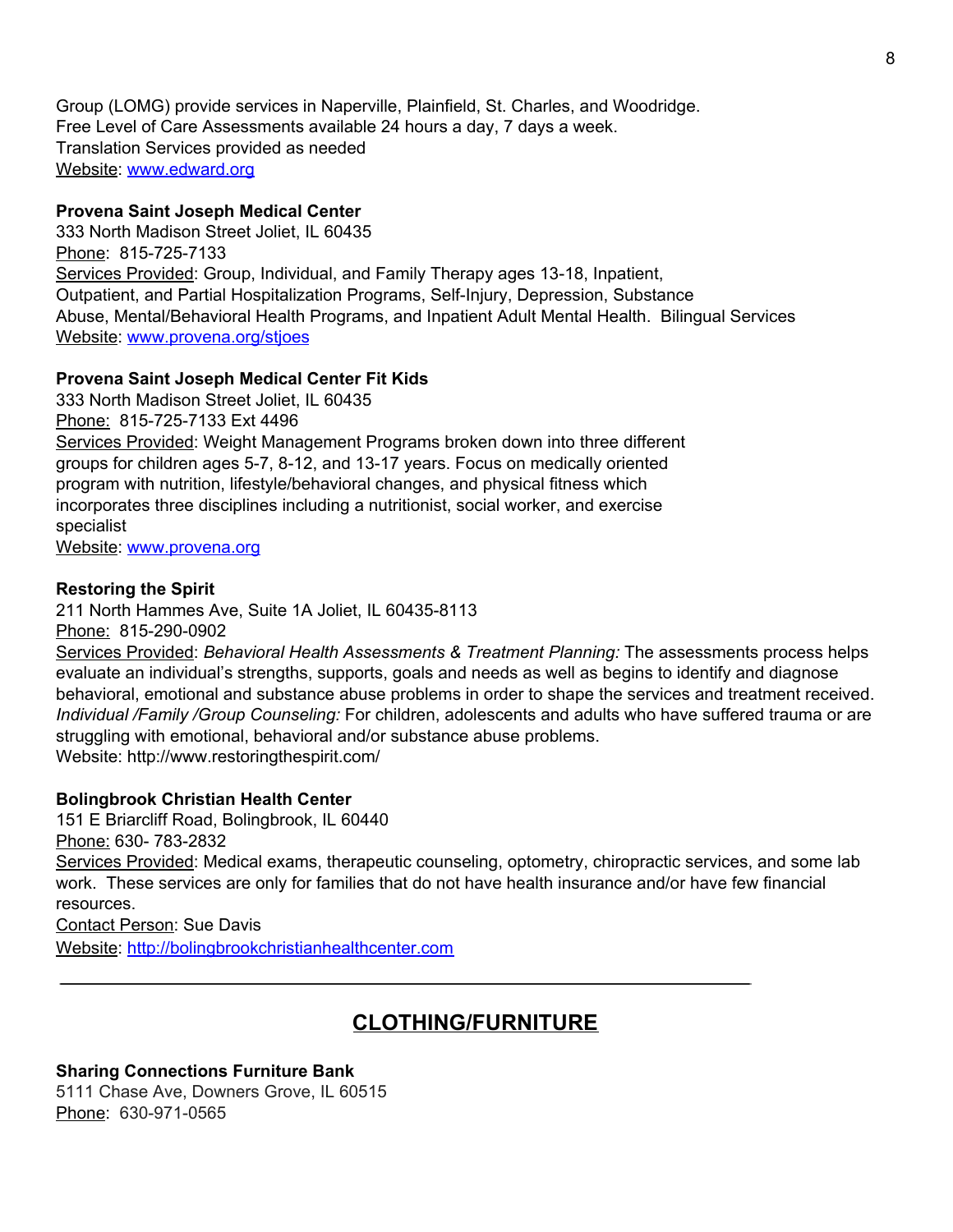Services Provided: Provides furniture and household items to low-income families helping them transform a bare apartment or house into a home. Most of our families are coping with crisis like domestic violence, job loss, or financial hardship.

Website: [http://sharingconnections.org](http://sharingconnections.org/)

### **Lockport Resource Center and Thrift Store**

944 N. State Street, Lockport, IL 60441 Phone: 815-838-9615 Services Provided: Clothing is available through the Thrift Shop; help with rent, utilities, prescriptions, or other emergency relief available through the Emergency Relief Loan Program; scholarships are available from GED through PhD for persons seeking to better themselves through the Scholarship Program. Thrift Store Hours: Tuesday, Wednesday, and Friday: 10am-4pm, Thursday: 12pm-6pm, Saturday: 10am-2pm. Website: [www.lockportresource.org](http://www.lockportresource.org/)

### **New Song Church**

151 E Briarcliff Rd, Bolingbrook, IL 60440 Phone: 630-739-2824 Services Provided: Food and Clothing Pantry for those in need. The pantry is open on Thursdays 7-9pm. Website: <http://newsong-church.com/>

#### **Goodwill Industries**

123 S Weber Rd, Bolingbrook, IL Phone: 630-771-0474

3084 Hennepin Dr, Joliet, IL Phone: 815-609-9740

441 E Lincoln Hwy, New Lenox, IL Phone: 815-463-8832

1146 State St, Lemont, IL 60439 Phone: (630) 257-5608

Services Provided: Provide training, employment and supportive services for people with disabilities or disadvantages who seek greater independence. Provide values and service to our customers Website: [www.goodwill.org](http://www.goodwill.org/)

#### **Morning Star Treasure Center**

2221 W. Jefferson, Joliet, IL 60435 and 2571 East Lincoln Hwy., New Lenox, IL 60451 Phone: 815-725-6702 Services Provided: From shoes to shirts, to dresses, appliances collectables and more, you'll find tremendous values throughout the store. Families who can't afford clothing or furniture can come to the Mission where they are given an emergency voucher redeemable at our Treasure Chest Store. Website: <http://morningstarmission.org/>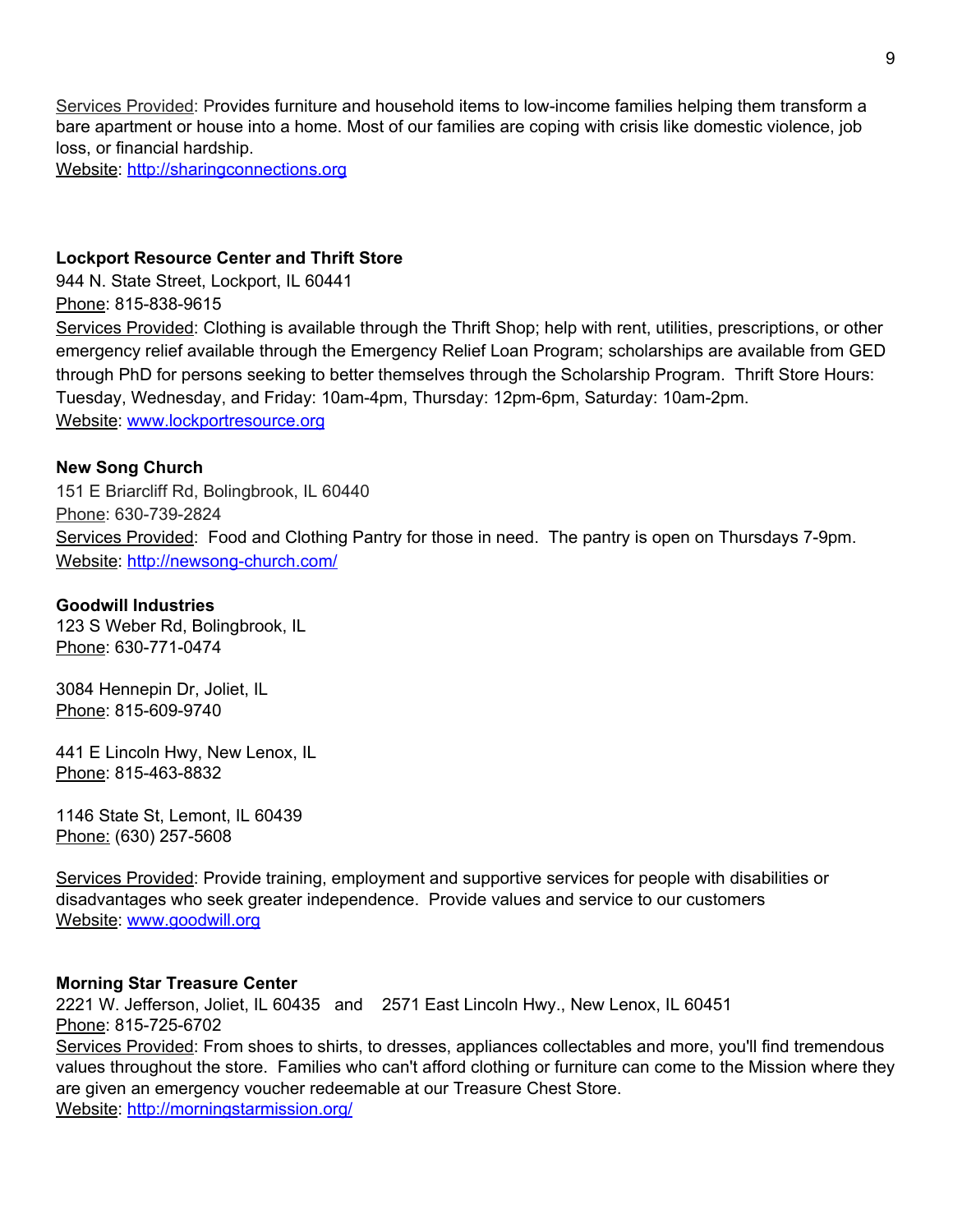#### **St. Vincent DePaul Resale Shop**

309 N. Chicago, Joliet, IL 60432

Phone: 815-722-1140

Services Provided: Material goods such as clothing, coats, shoes, bedding, furniture, vehicles etc are taken care of through our basic needs request forms which are available throughout the county for those in need. All financial assistance is handled through the local churches.

Website**:** [www.svdpusa.org](http://www.svdpusa.org/)

# **COUNSELING**

#### **Bridges to a New Day**

215 W Romeo Road, Romeoville, IL 60446 Phone: 815-838-2690 Services Provided: Individual, Family, and Marital Counseling; Domestic Violence Program, Parenting Program, which provides education and support to adult and teen parents.

Website: [www.bridgestoanewday.org](http://www.bridgestoanewday.org/)

### **University of St. Francis Wellness Center**

311 N. Ottawa Street, Joliet, IL

Phone: 815-774-9037

Services Provided: Provides breast exams, women's health counseling, asthma screenings,

immunizations, flu shots, parenting education, exercise classes, grief, diet

and nutrition counseling, mental health counseling, episodic illness care,

school and sports physicals, chronic disease management, well baby and well

child examinations. Provides mental health screenings and assessments, psychotherapy, psychiatric evaluations and assessments, prescriptive services, consultation and medication monitoring services; a social worker offers a full array of social services.

Website: <http://www.stfrancis.edu/content/newimages/conah/dnp/edge-runner-usfhwc.pdf>

#### **Catholic Charities**

203 N. Ottawa Street, Joliet, IL 60432 Phone: 815-723-3405 Services Provided: Individual, group, family, and couples therapy are provided, in addition to specialized services such as anger management groups and preventative education programs. Website: <http://catholiccharitiesjoliet.org/>

#### **The Kennedy Center for Counseling**

1938 E. Lincoln Highway, Suite 219 New Lenox IL 60451 Phone: 815-320-3749 Services Provided: Individual, group, family and couples therapy are provided for children and adults. They accept most public and private insurance plans with special pricing for cash paying clients. Website: [http://www.thekennedycenter.net](http://www.thekennedycenter.net/)

#### **Bremen Youth Services**

15350 Oak Park Avenue, Oak Forest, IL 60452 Phone: 708-687-9200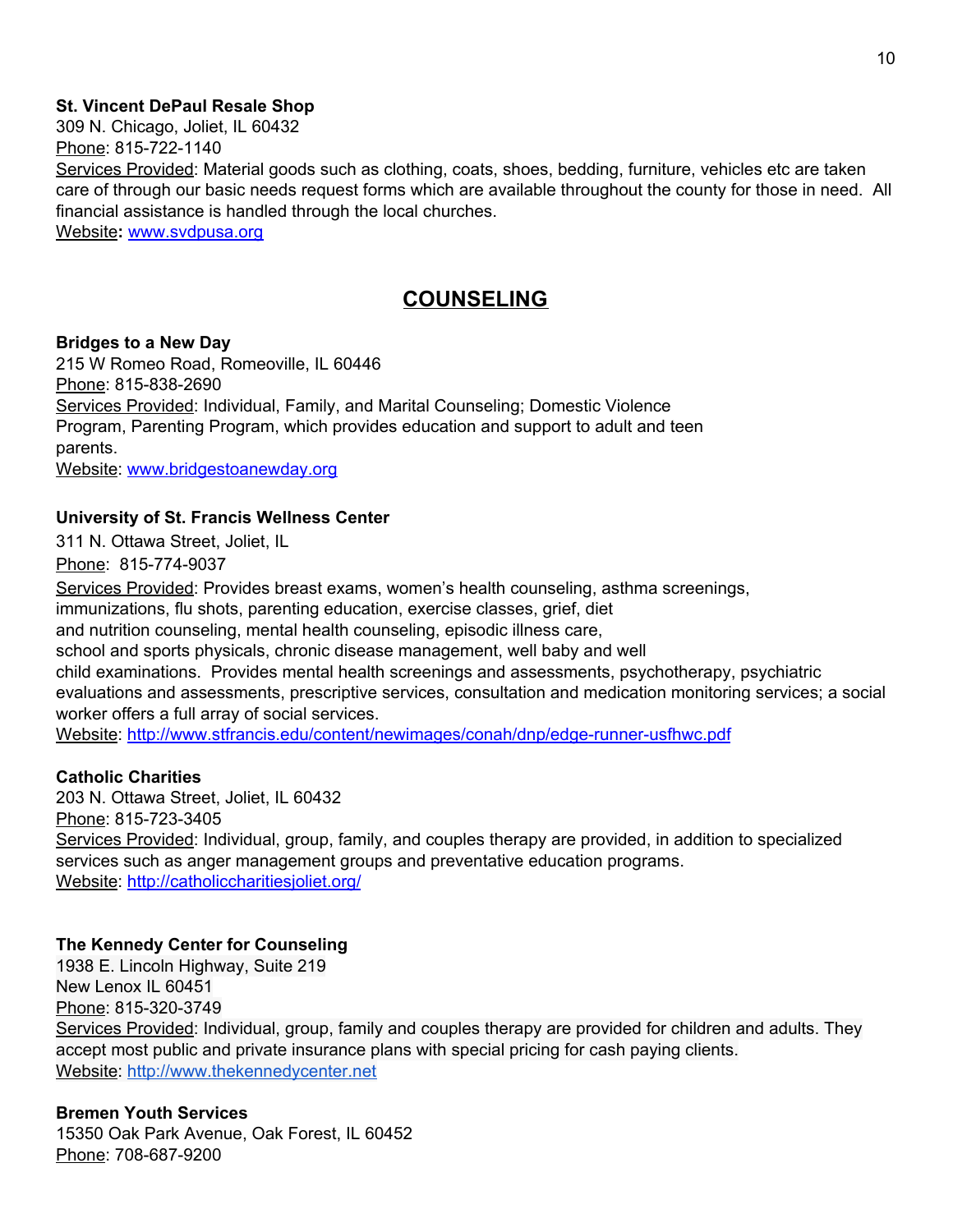Services Provided: Individual and family counseling, substance abuse treatment, group counseling for adolescent girls, social skills groups, STEP Parenting group, dealing with divorce group for children and adolescents, coping with grief group for adolescents, coping skills development groups for children and adolescents, summer day camp for children ages 5-12. Website: [www.bremenyouthservices.org](http://www.bremenyouthservices.org/)

### **Will County Health Department Behavioral Health Division SASS (Screening Assessment and Support Services) Program**

501 Ella Avenue, Joliet, IL 60433 Phone: 815-727-5065 Services Provided: Screening, assessments and support services, individual/family therapy, referrals, medication monitoring, case management linkage, crisis management, and Cognitive Behavioral Therapy evidence-based practices. Website: [www.willcountyhealth.org](http://www.willcountyhealth.org/)

# **Free Counseling at Governors State University**

1 University Parkway, University Park, Illinois 60484-0975 Phone: 708-534-4545 Services Provided: Free counseling is available for those who are not currently enrolled GSU students through the University Counseling Lab. For more information, call 708.534.4545 Website: [http://www.govst.edu/sas/t\\_stu\\_dev.aspx?id=993](http://www.govst.edu/sas/t_stu_dev.aspx?id=993)

### **Alexian Brothers Behavioral Health**

Location: 1650 Moon Lake Blvd. Hoffman Estates, IL 60169 Phone: 855-383-2224 Services Provided: Addictions, Anxiety & OCD, Autism/Spectrum Disorders, Chemical Dependency, Depression, DUI Program, Eating Disorders, Adolescent Afternoon IOP, General Mental Health, School Refusal/Anxiety, etc.

Website: https://www.alexianbrothershealth.org/abbhh/ourservices

# **Bereavement Support Program**

# **Joliet Area Community Hospice**

250 Water Stone Cir, Joliet, IL 60431 Phone: 815-740-4104

Services Provided: The hospice bereavement program offers bereavement follow-up to its families through support groups, counseling, and workshops for children through adults. Anyone in the community who has suffered the loss of a loved one through death is offered one on one counseling and family counseling as well as the opportunity to participate in all workshops, educational presentations, groups and camps that are offered by Joliet Area Community Hospice.

Website: <http://www.joliethospice.org/bereavement-services.html>

# **Addictions**

**Stepping Stones Recovery Center** 1621 Theodore Street. Joliet, IL 60435 Phone: 815-744-4555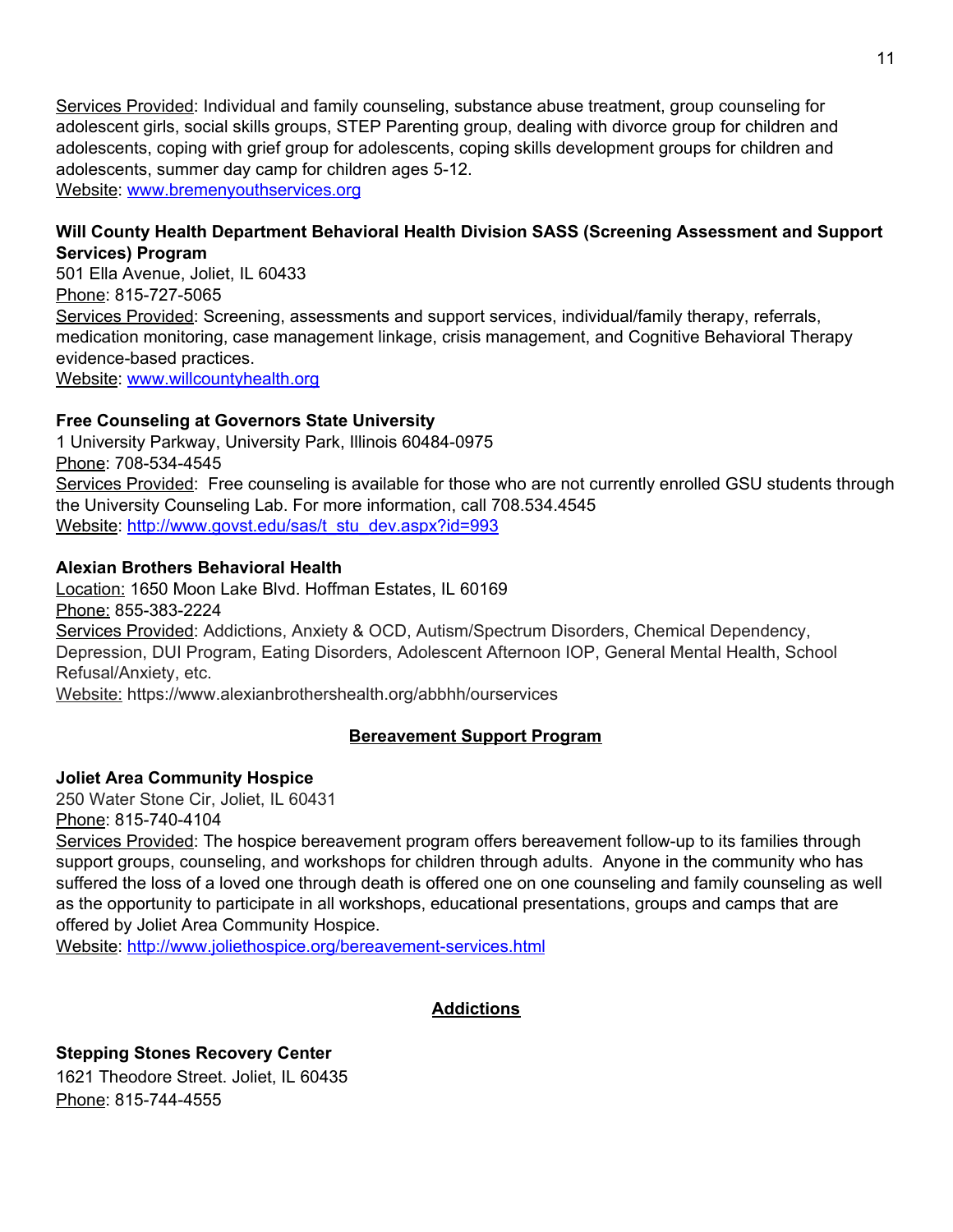Services Provided: Assessment and placement; education; family education and involvement; HIV/AIDS education, counseling and testing; individual and group counseling; self-help groups; outreach services; random alcohol/drug screenings; recovery support; vocational planning Website: [www.steppingstonetreatment.com](http://www.steppingstonetreatment.com/)

## **Applied Behavior Therapy**

Roots Autism Solutions In-home Consultations & Therapy Phone: 224-676-0202 Email: [info@rootsautismsolutions.com](mailto:info@rootsautismsolutions.com)

Services Provided: Assessment, individualized planning, in-home therapy. In-home therapist work with client and their family to increase desired behaviors and decrease problem behaviors, this includes working on academic performance, social-emotional development, independent living and other issues as appropriate.

# **FAMILY SERVICES**

#### **Big Brothers/Big Sisters of Will and Grundy Counties**

417 West Taylor Street, Joliet, IL 60435 Phone: 815-723-2227 Services Provided: Community-based mentoring for ages 6-14, mentoring for children of single parent homes or those being raised by grandparents, "Bigs and Littles" meet once a week in Will and Grundy County schools Website: [www.bbbswillgrundy.org](http://www.bbbswillgrundy.org/)

#### **Bridges to a New Day**

215 W Romeo Road, Romeoville, IL 60446 Phone: 815-838-2690 Services Provided: Individual, Family, and Marital Counseling; Domestic Violence Program, Parenting Program, which provides education and support to adult and teen parents. Website: [www.bridgestoanewday.org](http://www.bridgestoanewday.org/)

#### **Catholic Charities**

203 N. Ottawa Street, Joliet, IL 60432 Phone: 815-723-3405 Services Provided: Individual, group, family, and couples therapy are provided, in addition to specialized services such as anger management groups and preventative education programs. Website: <http://catholiccharitiesjoliet.org/>

#### **Child Care**

#### **Child Care Resource & Referral**

801 N Larkin Avenue, Suite 202, Joliet, IL 60435 Phone: 815-741-1163 Services Provided: Parent referral service; financial assistance for parents; training for early childhood providers; preschool for all program; SELF-Social Emotional Learning Facilitation done in licensed providers homes or facilities; financial assistance for childcare while parent is working or going to school